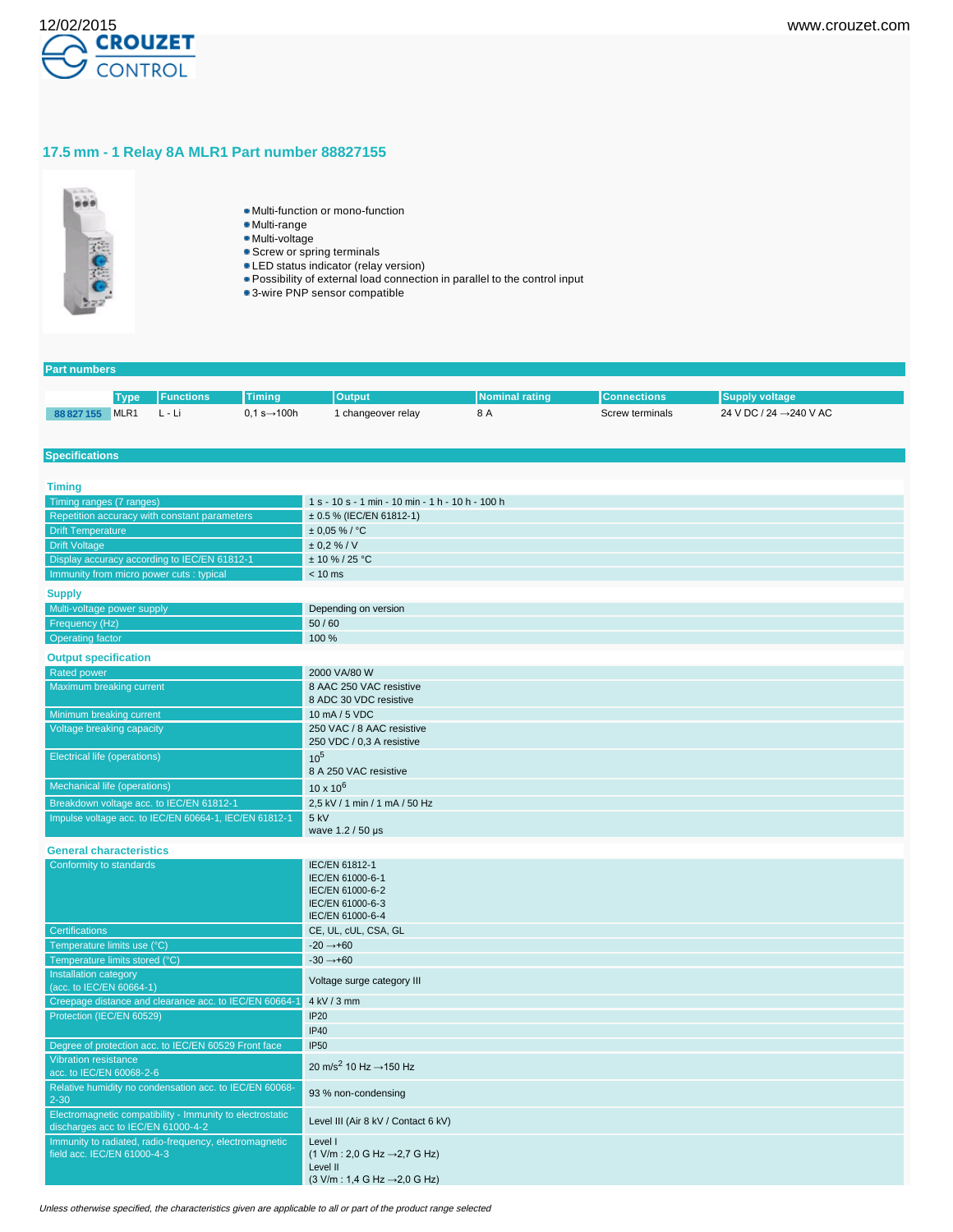12/02/2015 www.crouzet.com

|                                                                                     | Level III<br>$(10 \text{ V/m} : 80 \text{ M Hz} \rightarrow 1 \text{ G Hz})$                                                                               |
|-------------------------------------------------------------------------------------|------------------------------------------------------------------------------------------------------------------------------------------------------------|
| Immunity to rapid transient bursts acc. to IEC/EN 61000-4-                          | Level III (direct 2 kV / Capacitive coupling clamp 1 kV)                                                                                                   |
| Immunity to shock waves on power supply acc. to IEC/EN<br>61000-4-5                 | Level III (2 kV / common mode 2 kV/residual current mode 1 kV)                                                                                             |
| Immunity to radio frequency in common mode acc. to<br>IEC/EN 61000-4-6              | Level III (10V rms: 0.15 M Hz to 80 M Hz)                                                                                                                  |
| Immunity to voltage dips and breaks acc. to IEC/EN 61000-<br>$4 - 11$               | 0 % residual voltage, 1 cycle<br>70 % residual voltage, 25/30 cycles                                                                                       |
| Mains-borne and radiated emissions acc. to EN 55022<br>(CISPR22), EN55011 (CISPR11) | Class B                                                                                                                                                    |
| Fixing: Symmetrical DIN rail                                                        | 35 mm                                                                                                                                                      |
| Terminal capacity Single-wire without ferrule                                       | 1 x 0.5 $\rightarrow$ 3.3 mm <sup>2</sup><br>(AWG 20 $\rightarrow$ AWG 12)<br>2 x 0.5 $\rightarrow$ 2.5 mm <sup>2</sup><br>(AWG 20 $\rightarrow$ AWG 14)   |
| Terminal capacity Multi-wire with ferrule                                           | 1 x 0.5 $\rightarrow$ 2.5 mm <sup>2</sup><br>(AWG 20 $\rightarrow$ AWG 14)<br>$2 \times 0.5 \rightarrow 1.5 \text{ mm}^2$<br>(AWG 20 $\rightarrow$ AWG 16) |
| <b>Housing material</b>                                                             | Self-extinguishing                                                                                                                                         |
| Shock test IEC/EN 60068-2-27                                                        | $15 g - 11 ms$                                                                                                                                             |
| Short interruption on power line acc to IEC/EN 61000-4-1                            | 0 % residual voltage, 250/300 cycles                                                                                                                       |

#### **Timing**

| Minimum pulse duration typically (relay version)                         | 30 ms                                                                                     |
|--------------------------------------------------------------------------|-------------------------------------------------------------------------------------------|
| Minimum pulse duration typically (solid state version)                   | 50 ms                                                                                     |
| Minimum pulse duration typically (relay version under<br>load)           | 100 ms                                                                                    |
| Maximum reset time by de-energisation typically (relay<br>version)       | 120 ms                                                                                    |
| Maximum reset time by de-energisation typically (solid<br>state version) | 350 ms                                                                                    |
| <b>Supply</b>                                                            |                                                                                           |
| Operating range                                                          | $85 \rightarrow 110 \%$ Un<br>$85 \rightarrow 120$ % Un for 12 V AC / DC                  |
| Max. absorbed power                                                      | 32 VA (240 VAC)<br>1,5 W (240 VDC)<br>0.6 W (24 VDC)<br>0,7 VA (12 VAC)<br>0.7 W (12 VDC) |

#### **Output specification**

1 or 2 changeover relays, AgNi (cadmium-free) 1 C/O

| <b>General characteristics</b> |  |
|--------------------------------|--|
|                                |  |

| $5010101$ at $01101000$                                               |                                                                                                                                                                                                                                                                                                                                                                                                                     |
|-----------------------------------------------------------------------|---------------------------------------------------------------------------------------------------------------------------------------------------------------------------------------------------------------------------------------------------------------------------------------------------------------------------------------------------------------------------------------------------------------------|
| Spring terminals, 2 terminals per connection point -<br>flexible wire | $2 \times 0.5 \rightarrow 1.5 \text{ mm}^2$<br>(AWG 20 $\rightarrow$ AWG 16)                                                                                                                                                                                                                                                                                                                                        |
| Spring terminals, 2 terminals per connection point - rigid<br>wire    | 2 x 0.5 $\rightarrow$ 1.5 mm <sup>2</sup><br>(AWG 20 $\rightarrow$ AWG 16)                                                                                                                                                                                                                                                                                                                                          |
| Weight: casing 17,5 mm                                                | 88827105 (MUR1) : 63 g<br>88827115 (MAR1) : 63 g<br>88827125 (MBR1) : 63 q<br>88827135 (MCR1) : 62 g<br>88827145 (MHR1) : 63 q<br>88827150 (MLR4): 63 g<br>88827155 (MLR1): 64 g<br>88827100 (MUR4): 62 q<br>88827103 (MUR3): 66 q<br>88827503 (MURc3): 59 g<br>88827150 (MLR4): 63 g<br>88827185 (MXR1) : 63 g<br>88827004 (MUS2): 55 g<br>88827014 (MAS5): 53 g<br>88827044 (MHS2): 53 g<br>88827054 (MLS2): 56 q |
| Insulation resistance according to IEC/EN 60664-1                     | 100 M $\Omega$ (500 V DC)                                                                                                                                                                                                                                                                                                                                                                                           |

# **Dimensions (mm)**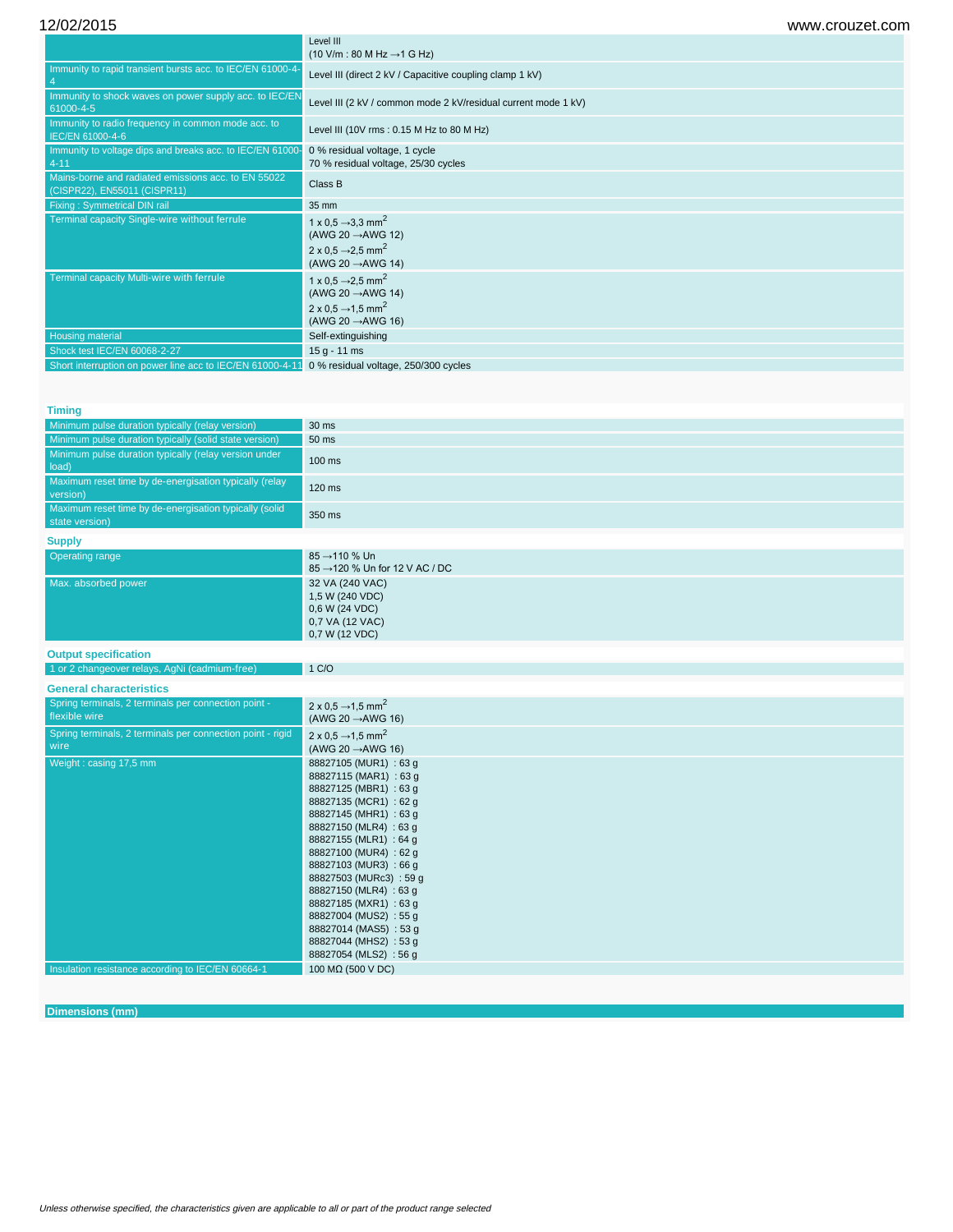





# **Connections**

**1 changeover relay output**